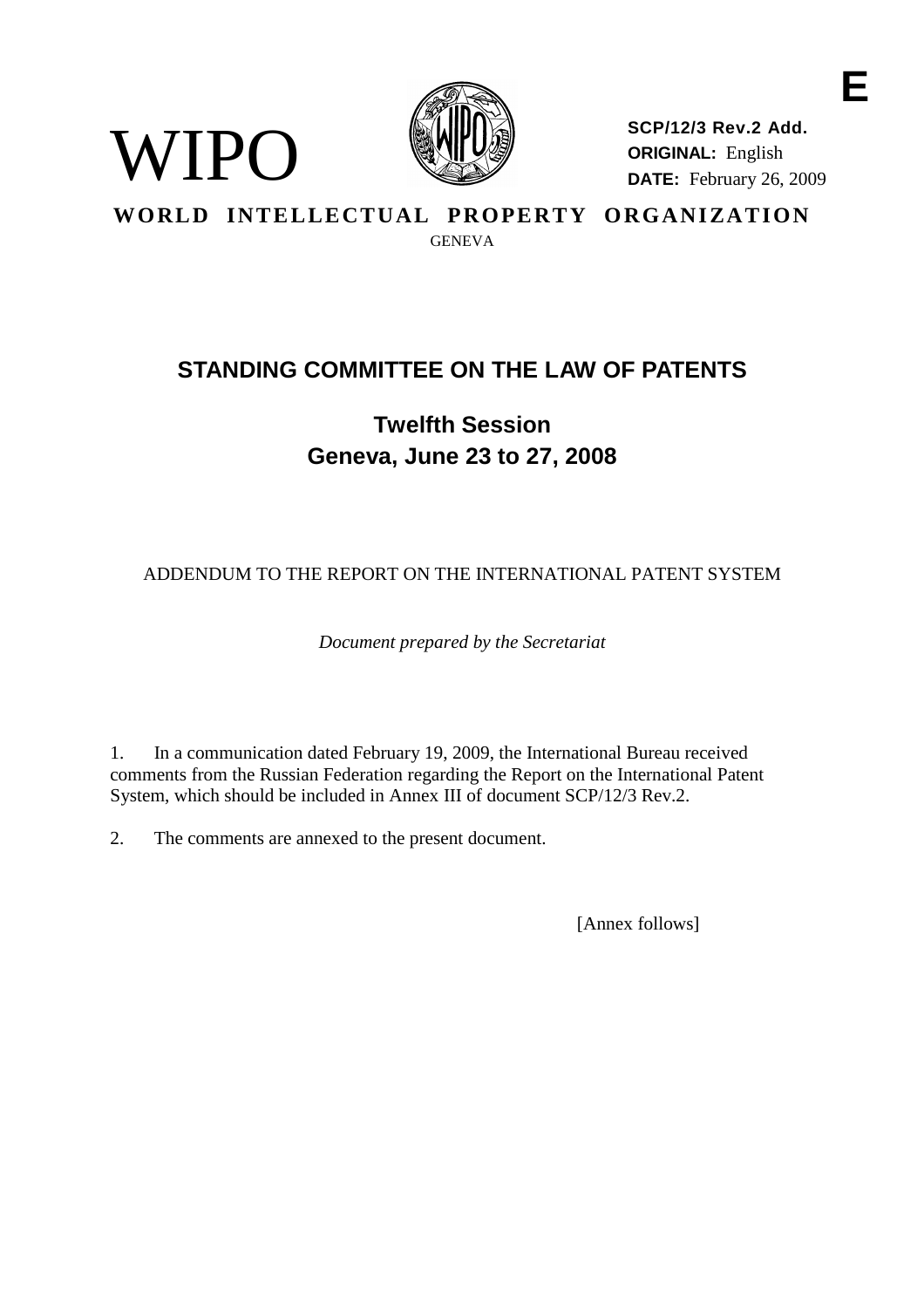### SCP/12/3 Rev.2 Add.

## ANNEX

# COMMENTS ON THE REPORT ON THE INTERNATIONAL PATENT SYSTEM RECEIVED FROM MEMBERS AND OBSERVERS OF THE SCP (received from the Russian Federation)

The Report on the International Patent System (SCP/12/3) was submitted by the Secretariat for the twelfth session of the Standing Committee on the Law of Patents (SCP), which was held from June 23 to 27, 2008. It demonstrates the numerous complex technical and legal issues that are involved in international patent system. The Report attempts to cover the different needs and interests of all Members States.

The Report, in particular it's Annex, summing up the national practices of over 100 countries, is very valuable and is a good basis for further and more detailed discussion.

The Committee has a good opportunity to advance mutual understanding of national experiences in this important field.

The Report covers three broad issues:

- the economic rationale of the patent system and its role in innovation and technology dissemination,
- legal and organizational aspects relating to the patent system,
- issues that are particularly relevant to broader policy considerations and development concerns.

Many of the key issues are objectively reflected in the report whereas others need more clarification.

Chapter II: "Economic Rationale for Patents and Different Interests and Needs in the International Patent System"

Chapter II provides some economic rationales for the patent system:

- economic rationale for patents system,
- disclosure of knowledge in public domain,
- technology transfer, commercialization and diffusion of knowledge,
- provides statistical evidence on the use of the national and international patent system.

Data presented in this Report shows that the usage rate of the patent system differs across countries.

The future work - to lead additional debate on the effectiveness of the patent system.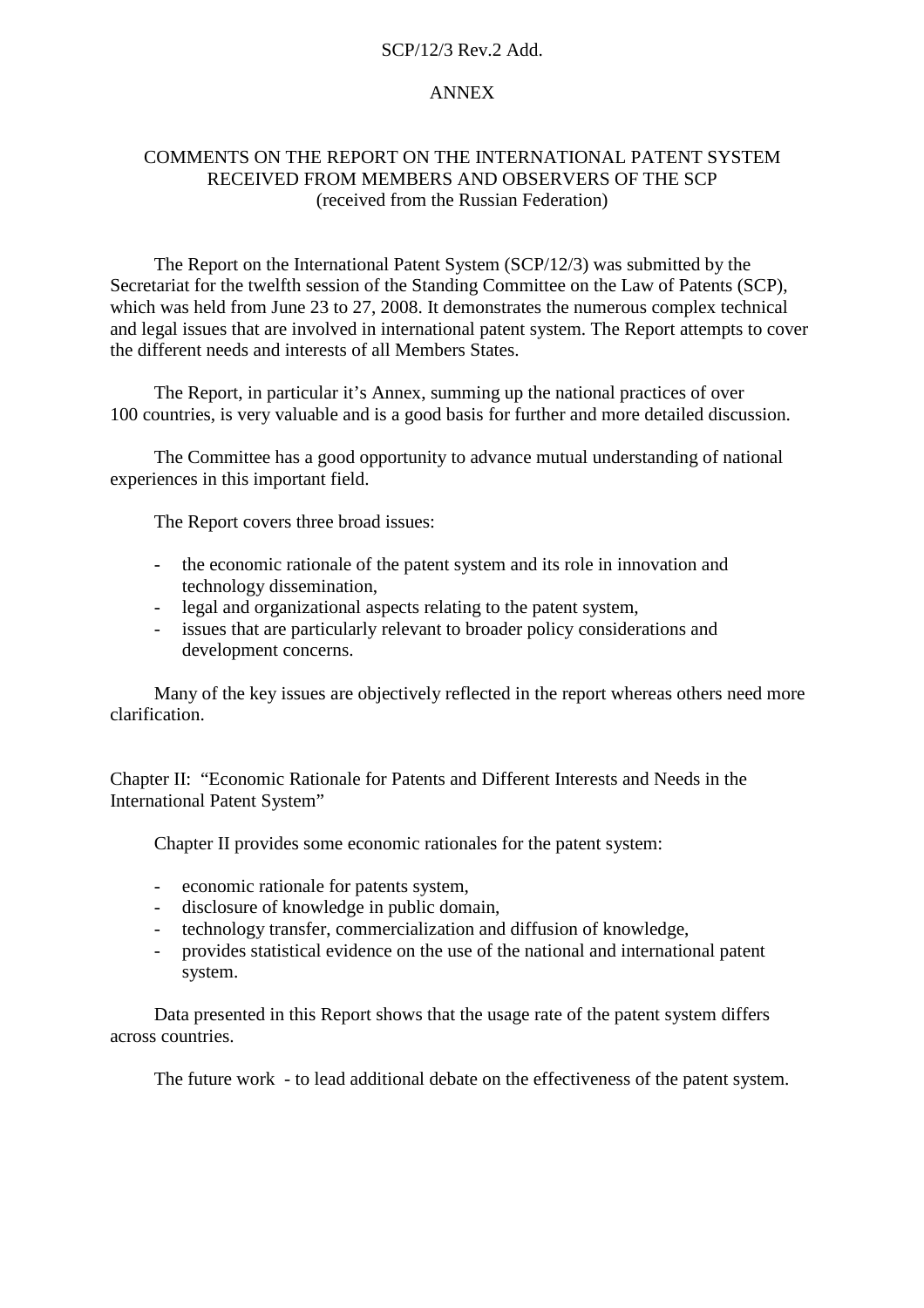# $SCP/12/3$  Rev. 2. Add. Annex, page 2

Chapter III: "Technology Disclosure through the Patent System"

economic development and current issues in patent information.

Para 64 of the Report notes that "The patent system plays a key role in the knowledge-based economy, not only in providing protection for the underlying inventions by encouraging investment, the availability of venture capital and making products marketable, but also in disseminating technical information and knowledge. The Report discusses the role of patent information in busyness, in industrial policy, in

Future work in this area – to provide technical assistance for the digitization and dissemination of patent data of patent offices, in order to improve the accessibility of information nationally and internationally, to increase the accessibility of information in different languages (possibly, within the framework of another committee WIPO)

#### Chapter V: "The Current Multilateral Framework"

In Chapter V, the current international legal framework is briefly described from five different angles: framework principles, substantive norms, formalities, administrative cooperation and an international filing and processing system. International and regional treaties contribute to the development of the international patent system through the harmonization and simplification of patent laws.

A number of questions relating to the harmonization of national and regional patent laws had not been dealt in patent-related treaty of global reach and the SCP took the decision to undertake discussions in relation to the harmonization of certain substantive patent law requirements, with a view to finding solutions, in particular, to the problem of the significant cost of obtaining international patent protection, to facilitating cooperation among Patent Offices in respect of search and examination results in order to reduce the workload they face and to address the issue of quality of patents.

The set of general items to be covered by a draft Substantive Patent Law Treaty (SPLT) should include, according to the SCP issues of direct relevance for the grant of patents, including, in particular, provisions relating to the definitions of prior art, novelty, inventive step (non-obviousness) and industrial applicability, the sufficiency of disclosure of the invention in the application, and the structure and interpretation of the claims.

Chapter VI: "Patent Systems and Existing Forms of Cooperation"

This Chapter focuses on some key elements of the patent system and describes how those elements are currently applied at the national level with a short explanation on existing cooperation mechanisms.

We believe, that would be useful to accompany the Report with thematic reviews covering experience of regulation of separate issues of a patent rights in the different countries.